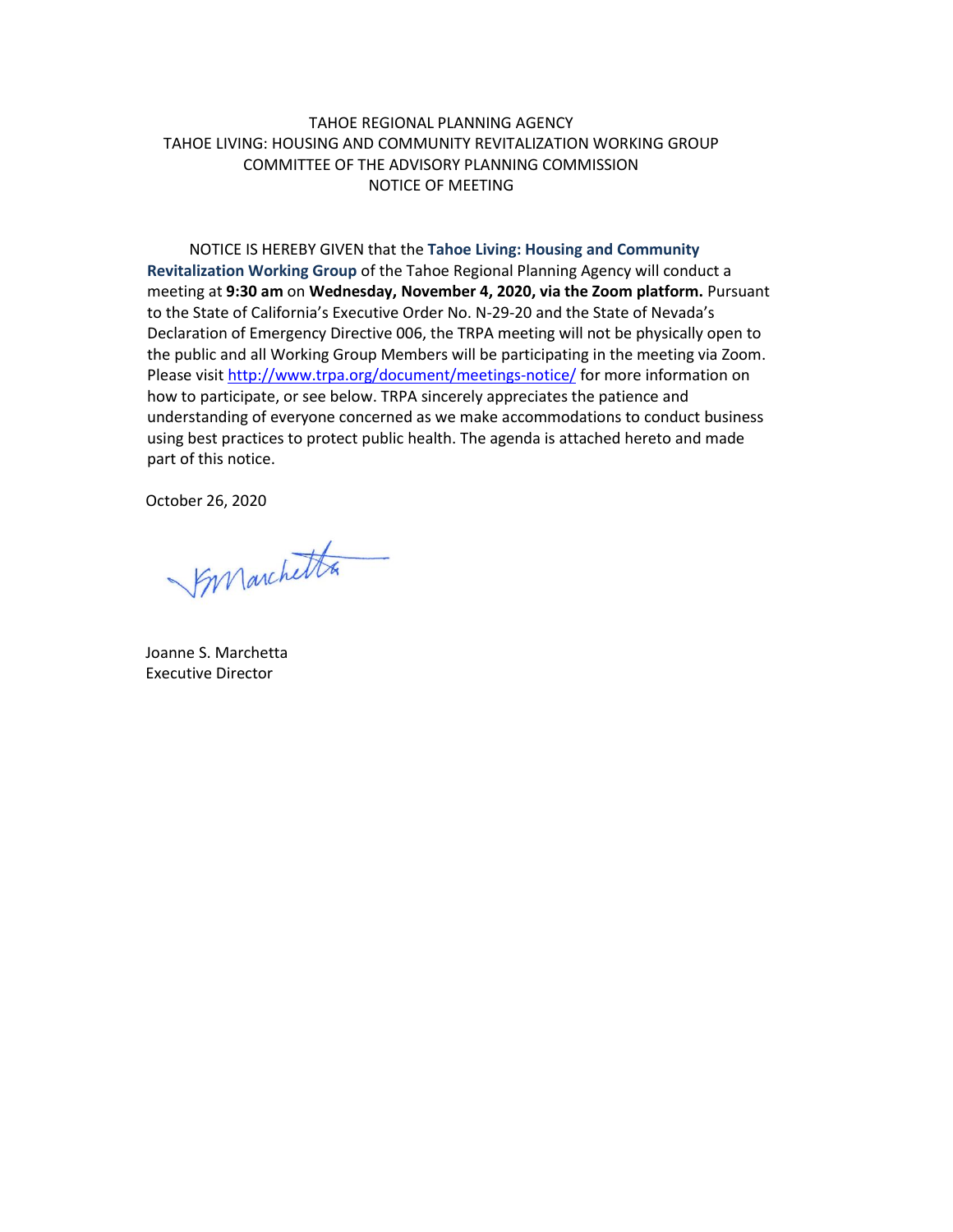Tahoe Living Housing and Community Revitalization Strategic Initiative Working Group Meeting #2 November 4, 2020

## **Agenda**

To register for the Zoom meeting, please go to: **<https://us02web.zoom.us/meeting/register/tZMvfuupqTwoE90p-d6Mn1HBBqdPHd8wauCl>**

**After registering, you will receive a confirmation email containing information about joining the meeting.**

To join the meeting via dial-in:

**Dial-in #:** 1-669-900-9128 **Access Code:** 872 9217 7299#

Note: Non-Working Group members in attendance will be invited to comment during key segments of the agenda. The public may also provide additional comments in writing before or after the meeting by sending comments to: [abettinger@trpa.org.](mailto:abettinger@trpa.org)

| <b>Time</b> | <b>Topic</b>                                               | <b>Description and Meeting</b><br><b>Materials</b>                                                                                                                                                                                                                                 |
|-------------|------------------------------------------------------------|------------------------------------------------------------------------------------------------------------------------------------------------------------------------------------------------------------------------------------------------------------------------------------|
| 9:10 AM     | <b>Optional: Zoom Technical</b><br><b>Assistance</b>       | TRPA staff will be on stand-by to help<br>meeting participants get situated on<br>the Zoom online meeting. If you are<br>unable to access the Zoom virtual<br>meeting, you can contact the TRPA<br>admin staff at<br>virtualmeetinghelp@trpa.org or<br>(775) 588-4547              |
| 9:30 AM     | I.<br><b>Welcome and Comments by</b><br>the Chair          |                                                                                                                                                                                                                                                                                    |
| 9:35 AM     | II.<br><b>Agenda Overview and Zoom</b><br><b>Protocols</b> | <b>TRPA requests all Working Group</b><br>members and public log in online to<br>see shared screen and preferably be<br>on video. Attendees are also asked to<br>rename their participant label in Zoom<br>indicating their affiliation, if any, e.g.<br>"Frodo Baggins, Bag End." |